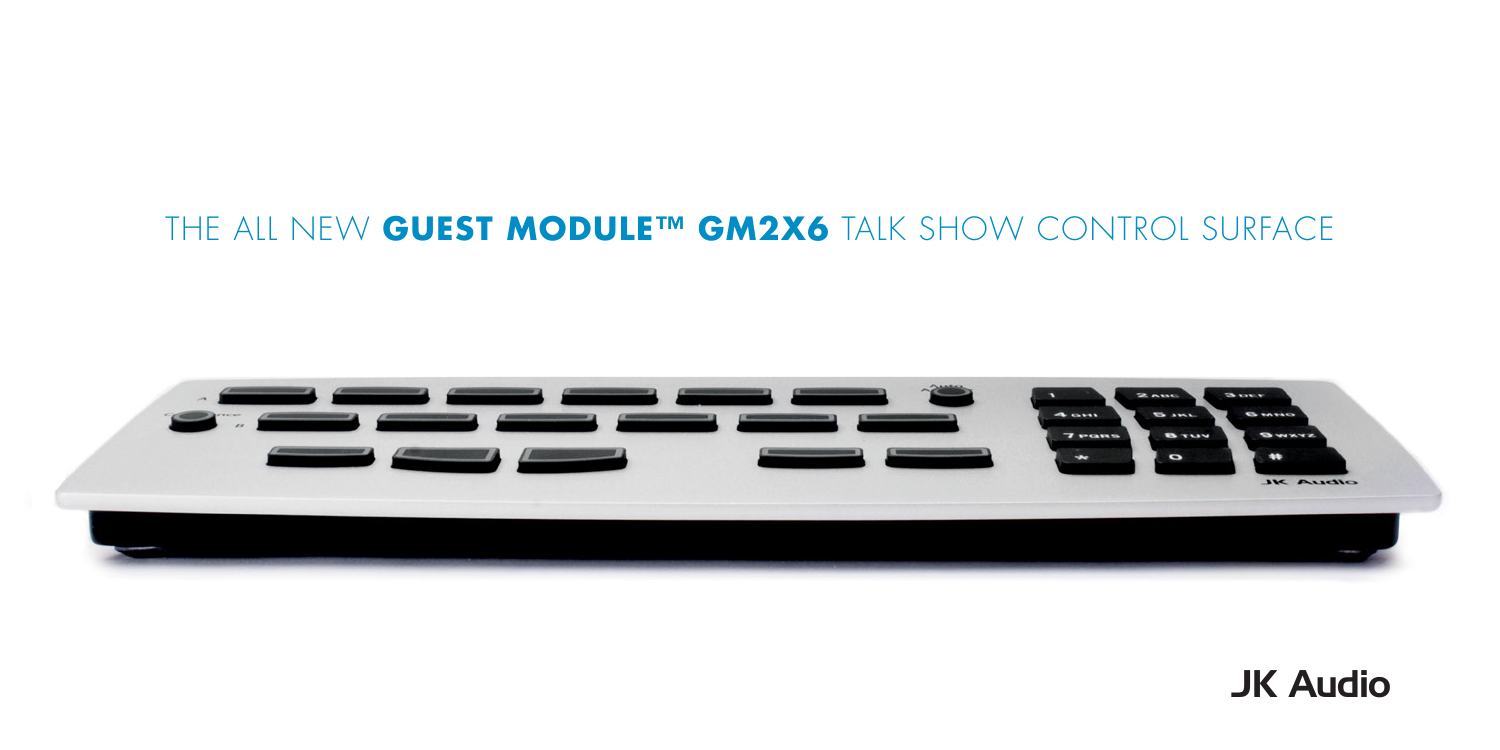## LET'S TALK...

The single most important function of a talk show system is getting excellent caller audio on the air. While there are many ways to reach that goal, it is important to look at all of the attributes of a talk show system, making sure that everyone at the station has the ability to get that caller on the air. From selection and purchase, to installation and training, every step can be made easier with the right equipment.

The core of our system is the innkeeper series digital hybrid. The innkeeper series started over 12 years ago with the introduction of our model

innkeeper 1. The INN1 was our first digital hybrid to use our Dual-Convergence echo canceller algorithm. This proprietary algorithm allows near perfect removal of the transmit signal from the caller audio output, without the need to blast a noise burst down the phone line. This is accomplished without the use of Non-Linear Processing (NLP) compromises such as half duplex or speakerphone type gating, resulting in a very clean, natural conversation.

In 2005 we added our innkeeper 2 and innkeeper 4 Digital Hybrids which remain the most feature packed hybrids on the

market. Boasting a 600 MIPS DSP for deep echo cancellation, these extremely flexible units have become a staple in TV studios and SAT/ENG trucks for behind the scenes IFB communications. INN2 features a conference mode with several caller output options, making it a breeze to connect to your console. Recent firmware updates provide enhanced audio quality while adding RS-232 control capability.

1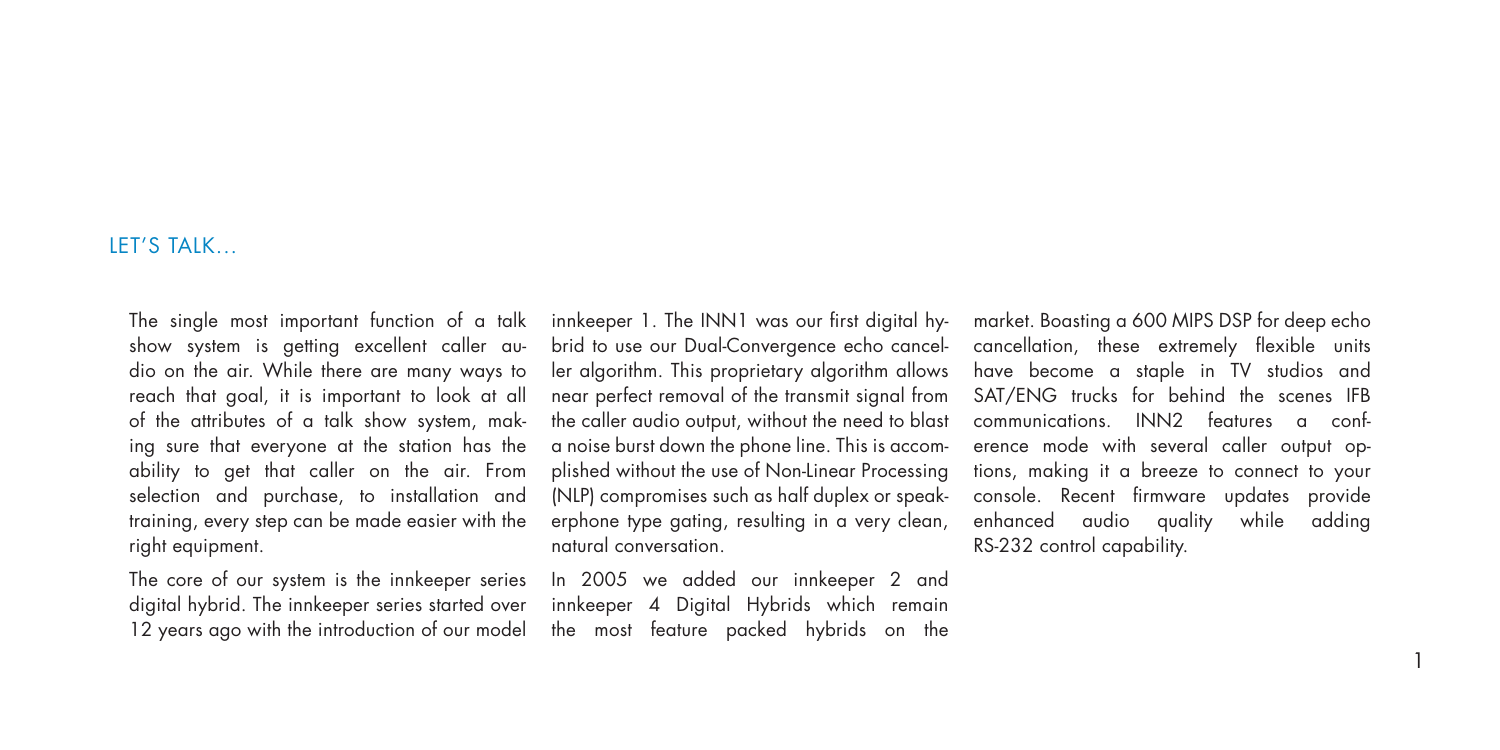

In 2007 we set the bar a little higher on our innkeeper 1x by upgrading to a 600 MIPS DSP. This added horsepower allows extra deep echo cancellation and improved signal processing, while adding an RS-232 port for remote call control.

With the latest firmware enhancements, innkeeper models 1x/1rx, 2, and 4 sport significant improvements in audio quality. Audio enhancements that move beyond simple objective lab measurements of performance, utilizing advanced psycho-acoustic based signal processing techniques. Dramatic improvements using techniques that take into account the physiological and psychological models of human hearing to achieve performance that goes beyond mere dB separation measurements. There are areas of the spectrum where our ears are more sensitive to non-linearities. Extra processing resources are focused on these areas to ensure natural sound from every caller.

Are your analog phone lines going away, or already gone? No problem. Innkeeper digital hybrids are globally compliant and compatible with most PBX and VOIP analog line ports. We come to the talk-show table with a base of thousands of hybrids installed around the world.

CLEAN CALLER AUDIO FROM ANY PHONE LINE, AND HIGH SPEED SERIAL REMOTE CONTROL. WHAT WERE WE PLANNING?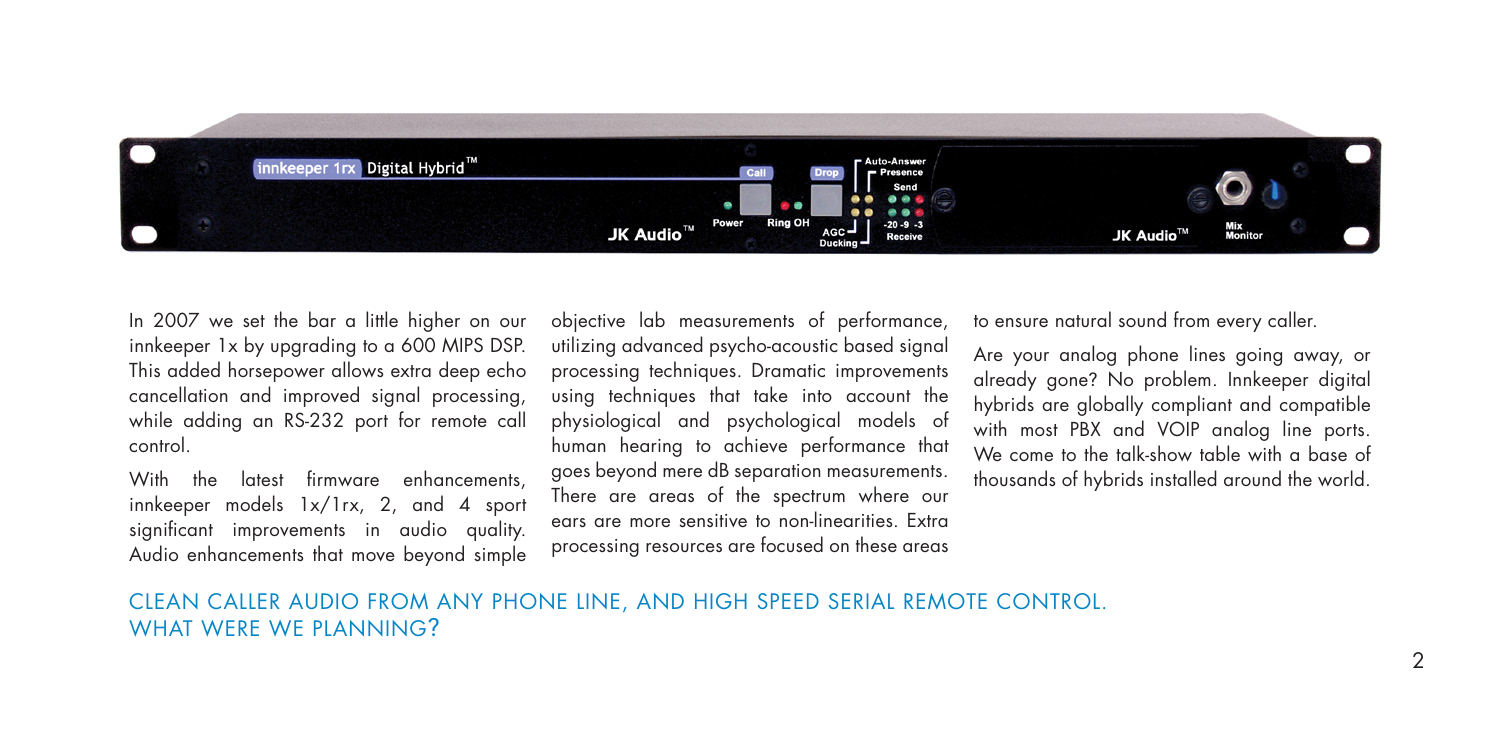## ENTER THE NEW CONCIERGE™ 2X6 SWITCH CORE



Concierge allows connection of two hybrids across six phone lines. The switch matrix routes six incoming analog phone lines to JK Audio innkeeper 1rx™ or innkeeper 2™ Digital Hybrids. A firmware upgrade is all that is required to make most older model INN1x/ INN1rx and INN2 hybrids compatible with this new system.

Concierge adds music on hold input, auxiliary phone integration, and intuitive call control. Two Concierge switch cores can be bridged together, providing six additional phones lines for a 2 hybrid, 12 line system. Front panel DIP switches, hidden behind an access door, allow programming features such as the number of rings for Auto-Answer, and enabling Auto-Drop feature.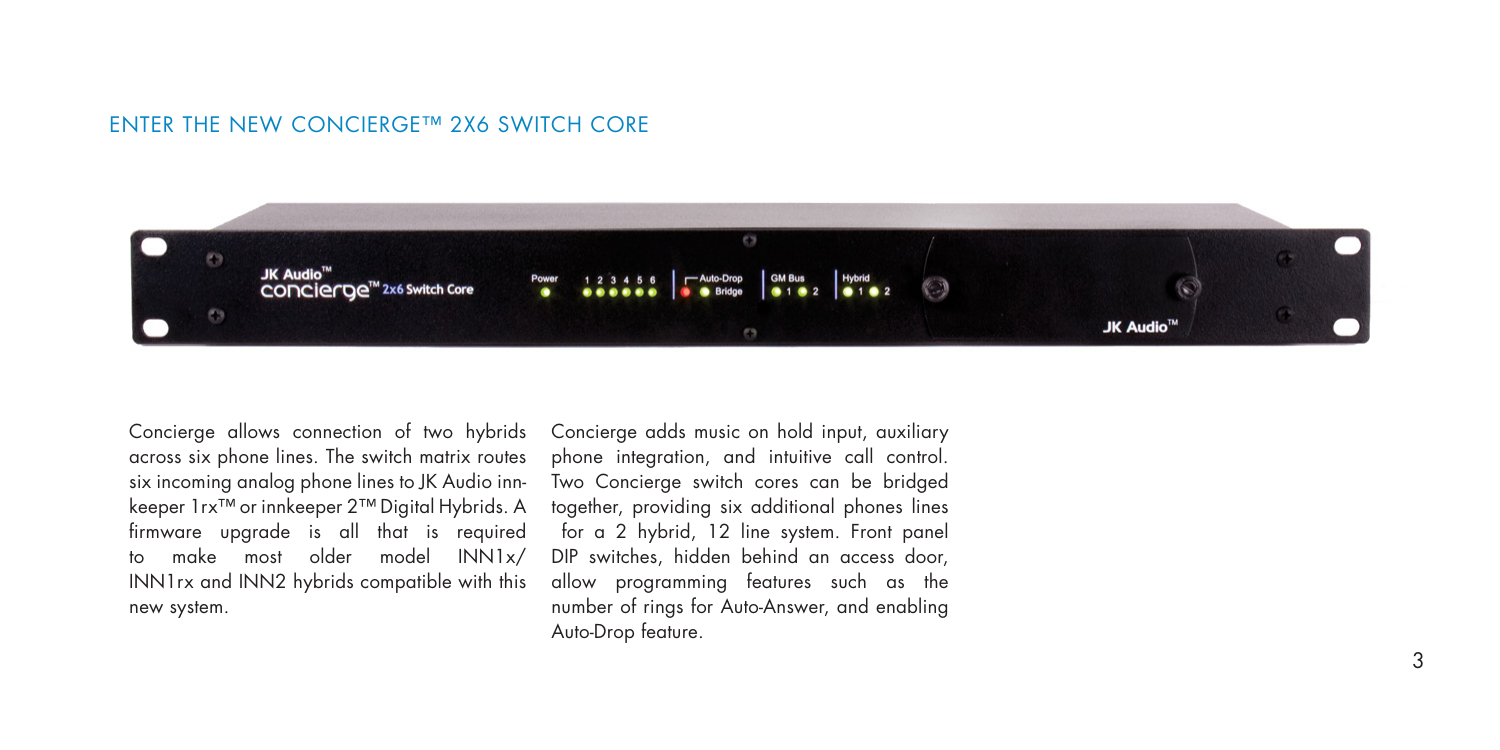|  | CONCİ@rQ@™ 2x6 Switch Core | Phone Ports<br>1/A<br>2/B<br>Hybrid / Aux<br>Hybrid / Aux<br>________ | <b>Expansion Bus</b><br><b>Hybrid Remote</b><br>Data<br><b>Phones</b><br>$\overline{2}$<br>1.111<br>$-1111$ | <b>Guest Modules</b><br>1/A<br>2/B<br>$-1111$<br>1.1.1<br>1991 | Hold Audio<br>Input<br>Level<br>$\mathbf C$ | <b>USB</b> |                                                  |
|--|----------------------------|-----------------------------------------------------------------------|-------------------------------------------------------------------------------------------------------------|----------------------------------------------------------------|---------------------------------------------|------------|--------------------------------------------------|
|  | <b>Phone Lines</b>         |                                                                       | JK Audio, Inc.                                                                                              |                                                                |                                             |            | $\blacksquare$<br>100-240 VAC<br>50-60 Hz, 2.5 A |
|  |                            |                                                                       |                                                                                                             |                                                                |                                             |            |                                                  |
|  |                            |                                                                       | 8<br>Ó                                                                                                      | 10                                                             |                                             |            | ا 3                                              |

- 1. Phone Lines (6)
- 2. Row A phone line to Hybrid 1
- 3. Row A auxiliary phone
- 4. Row B phone line to Hybrid 2
- 5. Row B auxiliary phone
- 6. Expansion Bus to second Concierge
- 7. Control data for Hybrid 1
- 8. Control data for Hybrid 2
- 9. Row A Guest Module bus
- 10. Row B Guest Module bus
- 11. Hold audio input
- 12. USB control port
- 13. 100-240 VAC input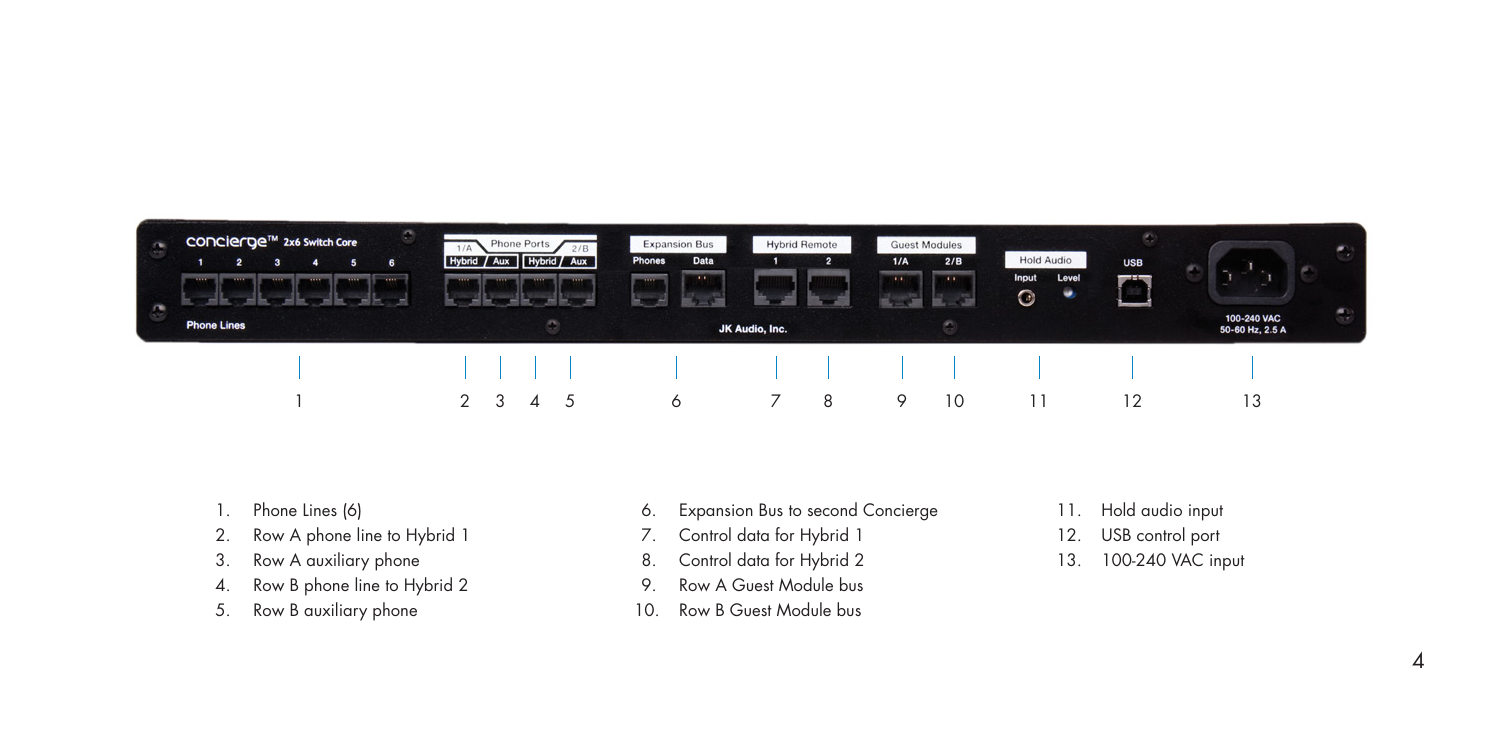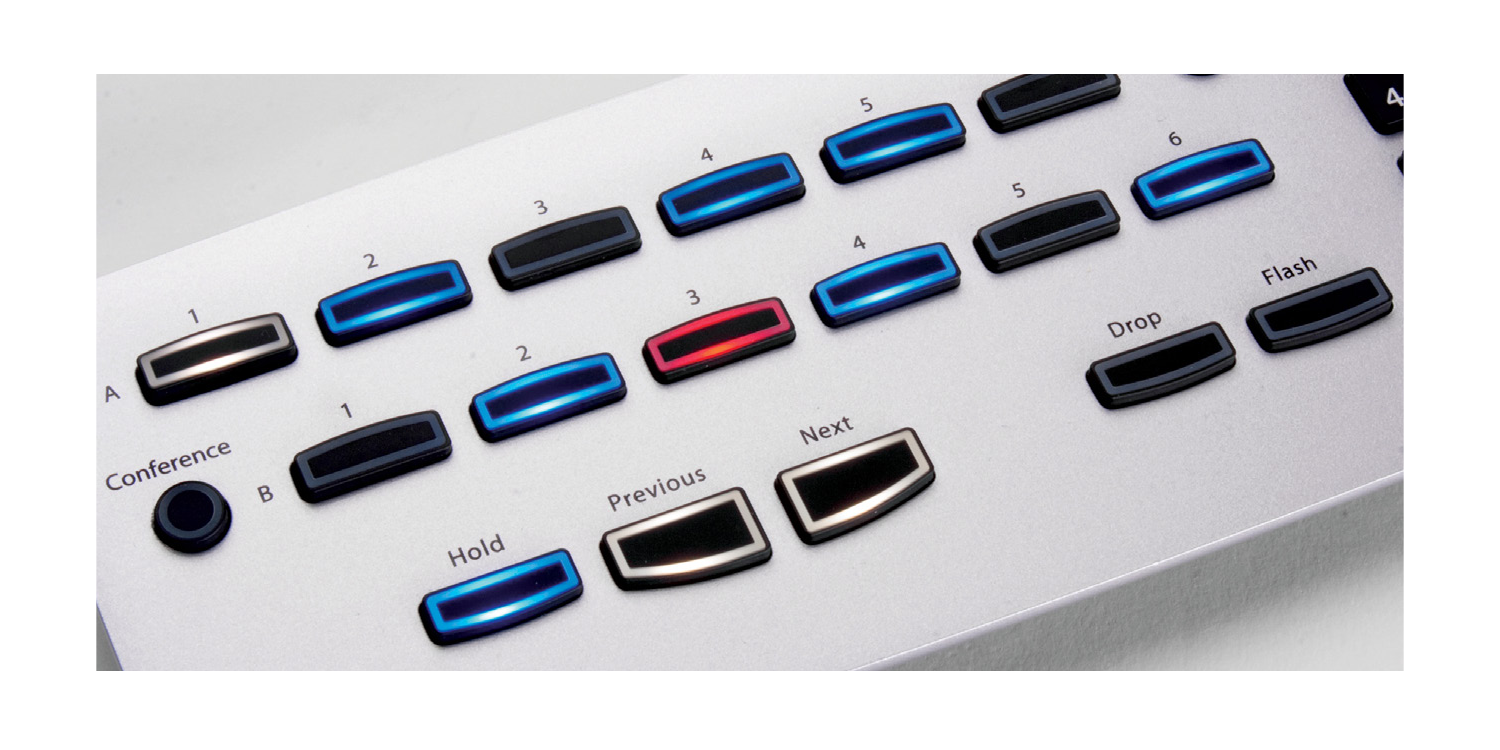## THE ALL NEW GUEST MODULE™ CONTROL SURFACE

Up to eight Guest Module control surfaces can be added to provide remote control of the switch matrix over CAT5 cable. Guest Modules are hot swap-pable without losing calls, and feature line selection buttons that change color to indicate call status. Guest Modules are available in GM1x6, GM2x6, and GM1x12 desktop and rack mount versions. They feature durable aluminum and steel construction with a sealed silicone rubber keypad.

The "Hot-Swappable" capability is not a repair feature. On the contrary, we expect Guest Modules to function for years without fail. The hot-swappable feature speaks more about the architecture of the system. Call control resides in the Concierge switch, allowing Guest Modules to be added and removed without losing calls.

This design allows you to simply add or move Guest Modules during a show. Go ahead, add a second control surface for a guest during the morning show, or move an extra controller into the news studio during elections.

The user interface is quite simple, with only a few visual indicators to remember. You will immediately recognize the similarities to legacy PBX systems:

Ringing=Flashing white;

Hold=Wink blue;

Talking=Solid white;

In Use=Solid red;

From here we add context sensitive call control, lighting function buttons only when they are available options. The GM2x6

provides visual indication of calls that were put on hold locally vs. those that were put on hold in another studio. There are no special key combinations to remember. No "double press" or special sequences to learn. The control surface will guide you through, presenting options as they become available.

Our two favorite buttons are Previous and Next, which light only when they are available options. Previous takes you to the last person that you were talking to (provided they are still on hold). Next takes you to the oldest call in the queue.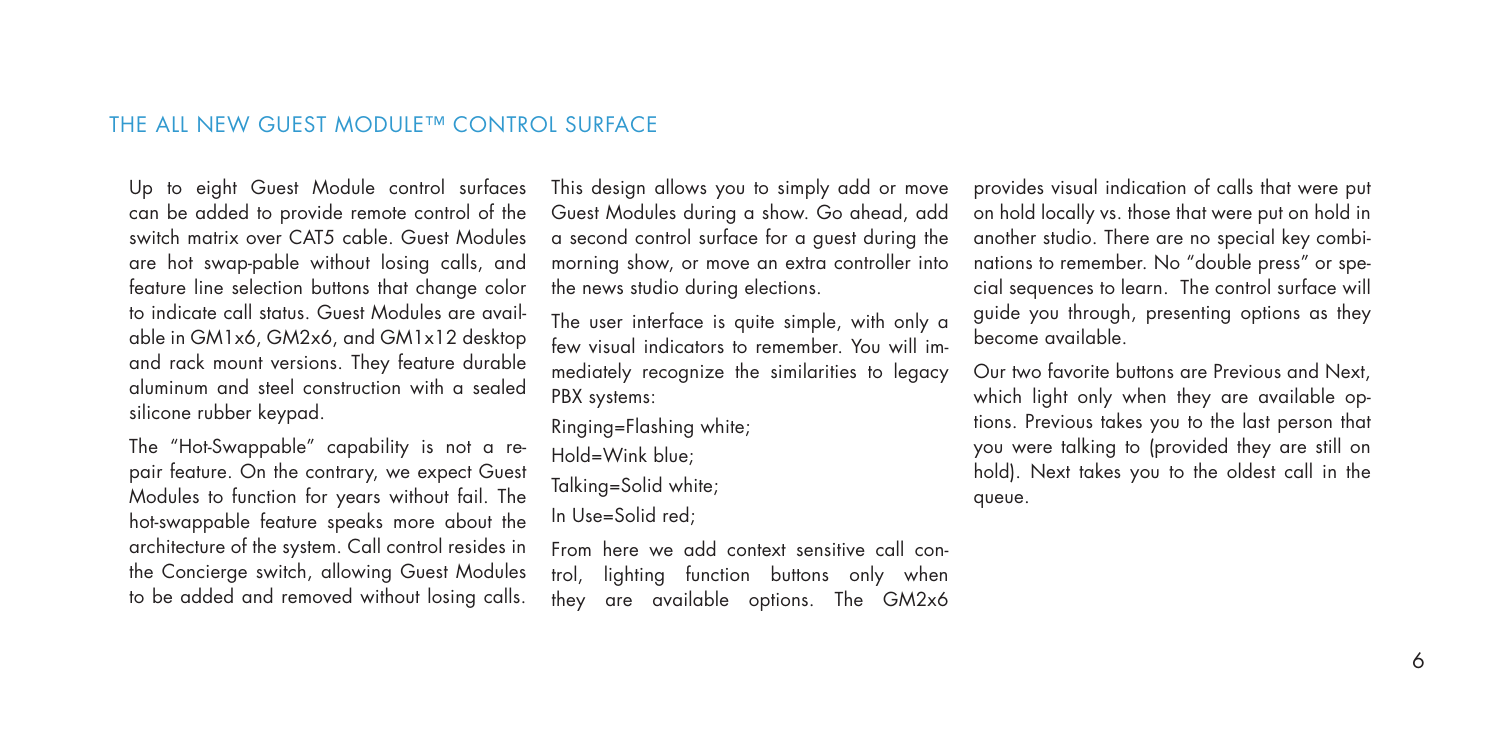



 $\mathbf{r}$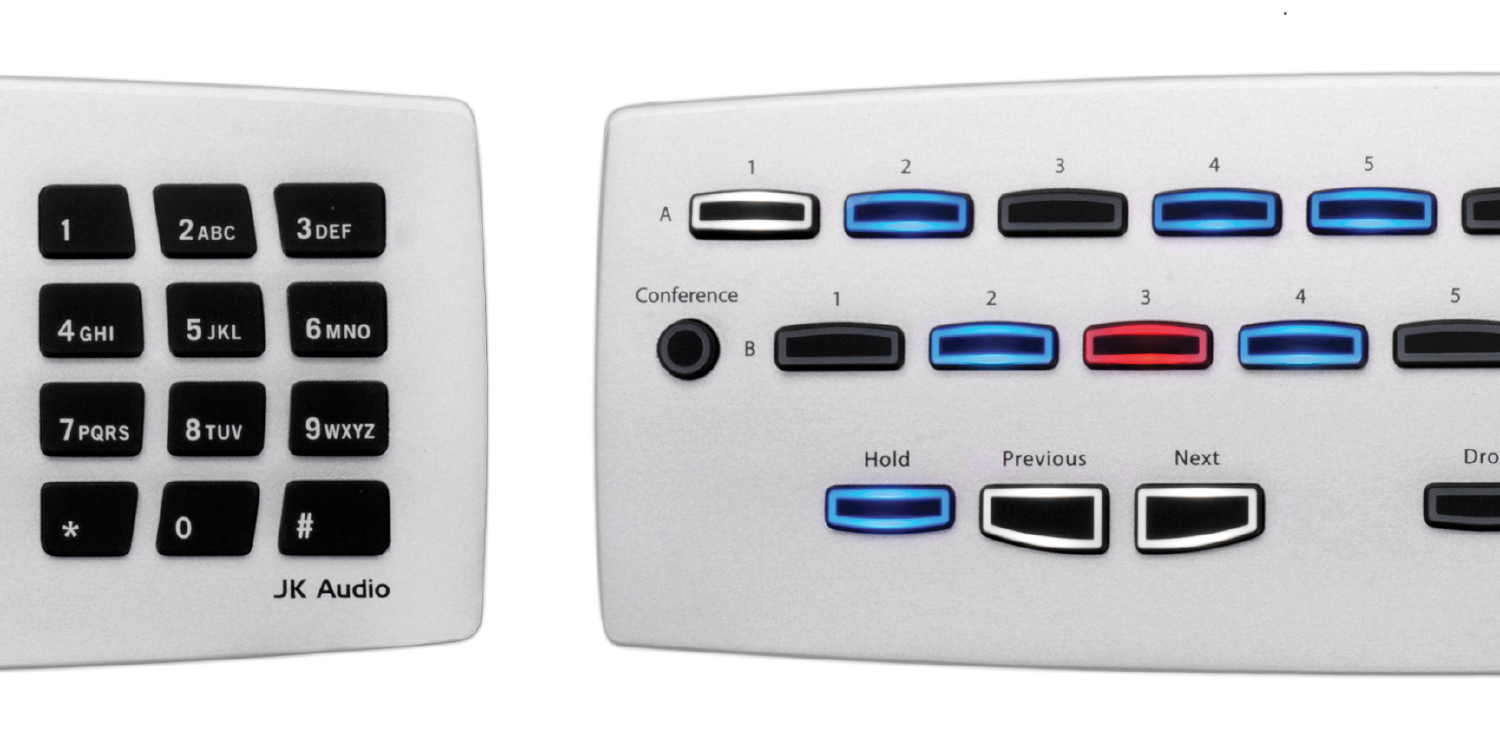## CHOOSE YOUR WEAPON

The first decision is whether you intend to conference two callers together, putting both calls on the air simultaneously. This can be accomplished with a low cost innkeeper  $1x/1rx$  by allowing the system to mix two calls together into one audio input on your console. Keep in mind that you will not be able to adjust the level of the caller's voices independently if one caller should prove quieter than the other. Innkeeper 2 uses two separate digital hybrids to bring both callers into separate inputs on your console, while

providing the necessary cross-connections so everybody can hear each other.

If conferencing is not in your game plan, you may wish to build your system with GM1x6 controllers to keep it simple. If you are building a small system, the GM1x6 offers all the features of the GM2x6 without the possible confusion of monitoring the second half of the 2x6 switch core, which may not even be in use (or at least not just yet).

Add to the system whenever you would like. Simply plug in additional Guest Modules, up to four per hybrid bus. Two jacks on each Guest module simplify wiring by allowing a daisy-chain from one controller to the next. Mix GM1x6 and GM2x6 controllers as you wish. No system programming is required. Guest Modules are simply control and display interfaces, and can be added or removed while the system is running without fear of losing calls.

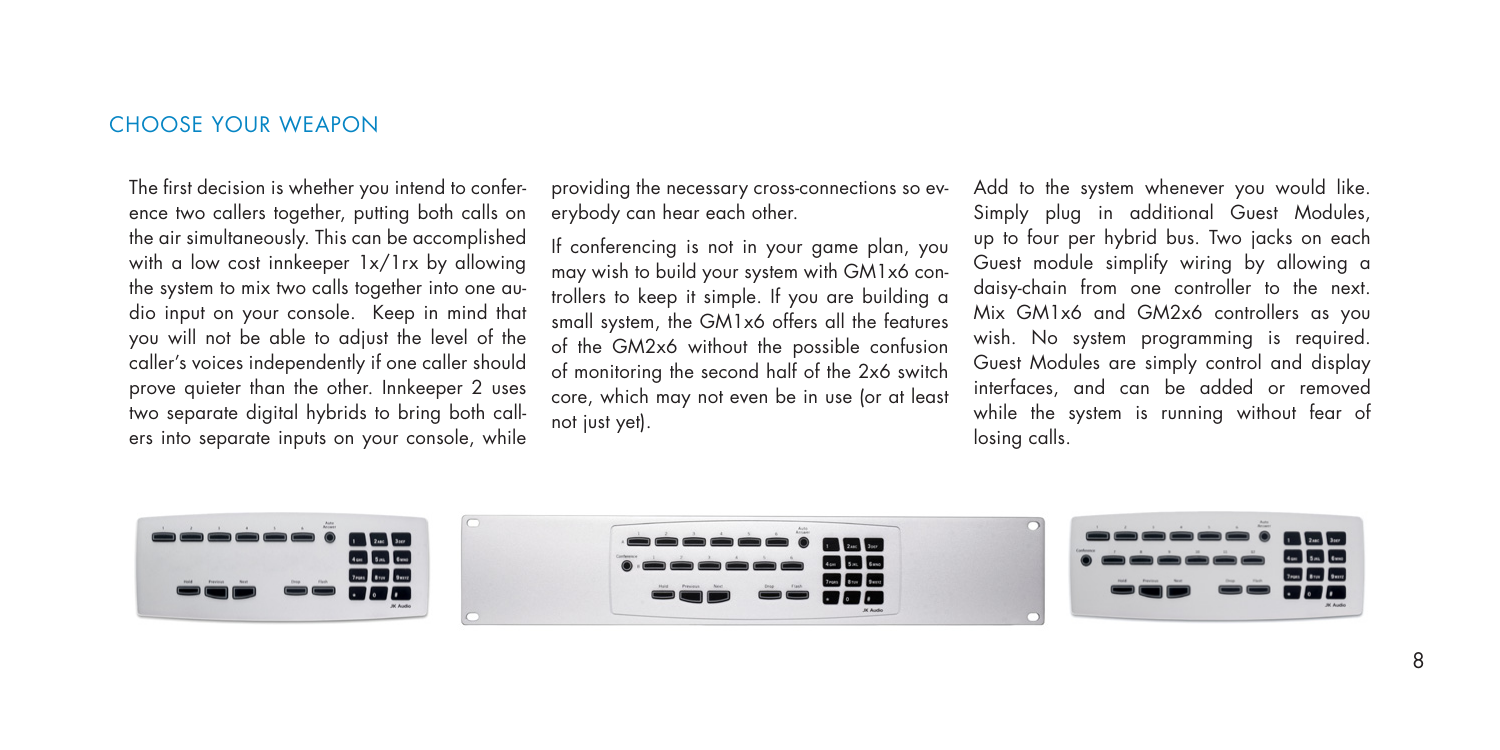



## SYSTEM EXAMPLES ONE STUDIO: 1 HYBRID, 6 LINES STUDIO+SCREENER: 1 HYBRID, 6 LINES



GM1x6 Screener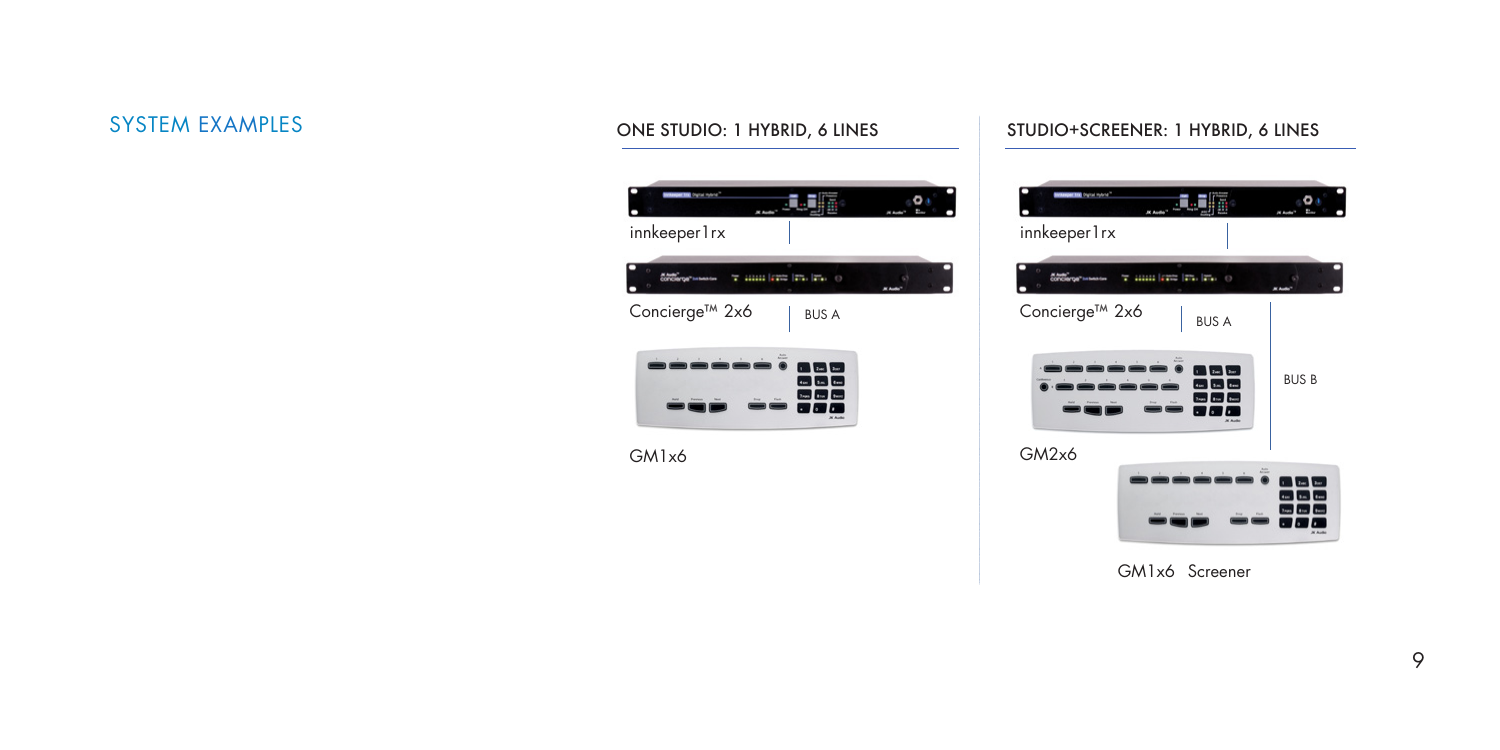## TWO STUDIOS: 2 HYBRIDS, 6 LINES



# Data Hond **GHEER** m innkeeper 2 Concerne T HILL FR FL O Concierge™ 2x6 BUS A  $240$  $\overline{a}$ BUS B **Bang The Tour** 80 M M Studio A GM2x6  $\blacksquare$ Studio B GM2x6

### TWO STUDIOS: 2 HYBRIDS, 6 LINES TWO STUDIOS: 2 HYBRIDS, 12 LINES



Studio B GM2x6